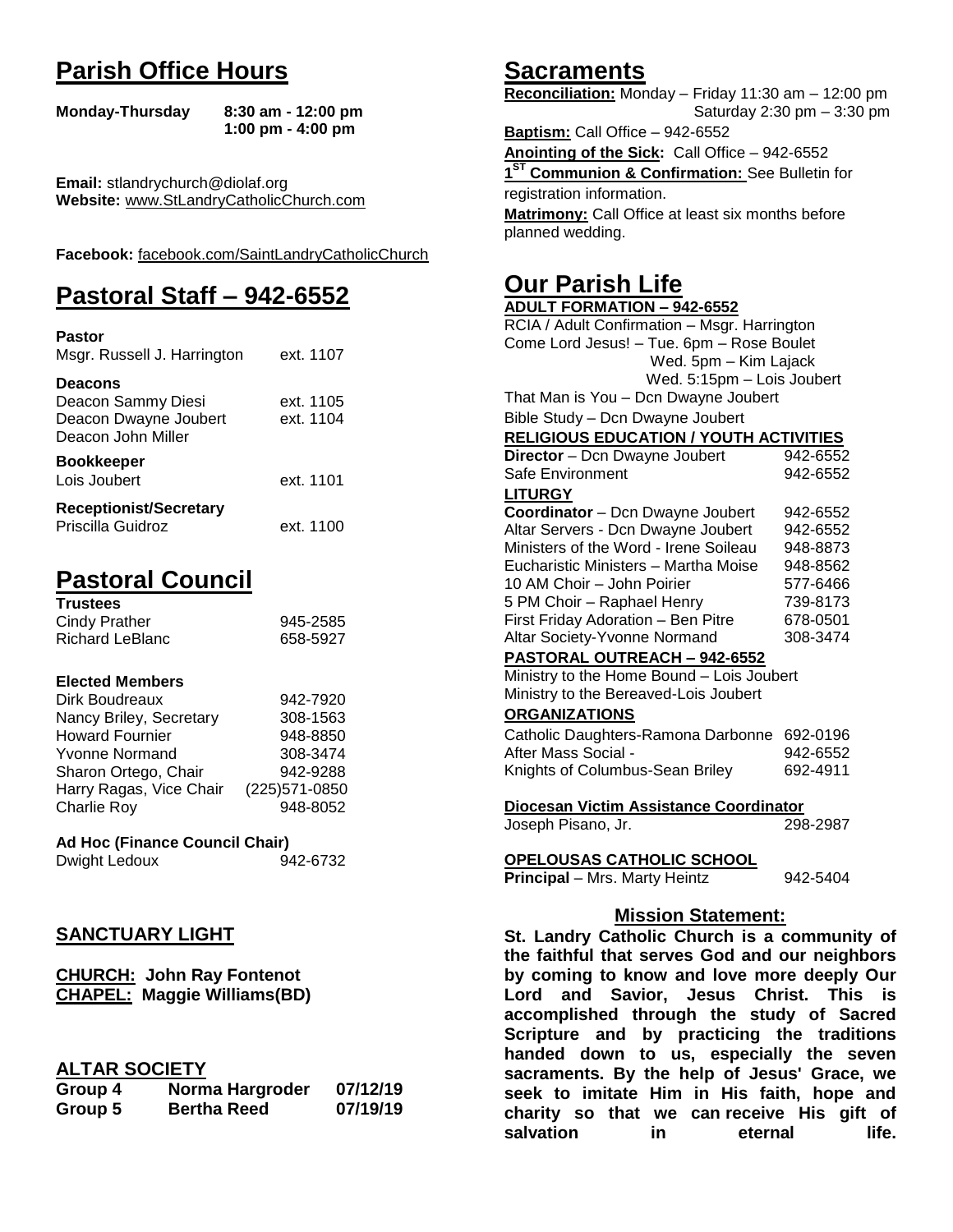# **Volume 68, No. 28 –***Fourteenth Sunday of Ordinary Time* **– July 7, 2019**

# *From the Desk of Msgr. Harrington…*

The following are a few points from last week's homily on discipleship:

# **The Ten Commandments of Discipleship**

- 1. **Believe in the Good News.** For us to be disciples it is necessary to believe in the message of Jesus Christ. We must always remember that we are loved unconditionally, not because of anything we have done or deserved. Jesus came to tell us the stories of the loving Father and the life-giving Spirit. To be a disciple is to know that we are always loved, especially if we are to follow the One who was always confident in the Father's love.
- 2. **Stay in communication with the Lord.** Open and constant communication with Jesus is essential to discipleship. The sacraments, prayer, scripture, works of charity all help us to keep our connectedness to the One who calls us to be disciples. He reads our hearts, but we must still listen and express ourselves to the Divine Master. We are in relationship so we must communicate.
- 3. **Don't be afraid.** Sometimes we may think we have nothing to offer. We don't know enough; our faith is not strong enough. We are afraid we will make terrible mistakes or not live up to God's expectations. We face our fears and inadequacies to follow Him. He will lead us and guide us. The Spirit is always with us.
- 4. **Don't be discouraged.** We will find that when we witness to the gospel of life, the right to life, the gospel of freedom for all people, the gospel of justice we can become discouraged or frustrated. It is even difficult at times to convince others that God loves them. Discipleship can be challenging in many ways. We must remember to witness, but ultimately to trust in the Father to accomplish all things.
- 5. **Believe in God's people.** We are called to recognize the goodness of people. We serve them not as their superiors, but as servants of the gospel. We trust in their integrity, their goodness and their holiness. We love our brothers and sisters as God loves them.
- 6. **Learn from others, especially the ones you minister to/with.** One of the greatest gifts of discipleship is to be open to the stories of others. We learn our most valuable lessons from those we serve. Their grace touches us, moves us, encourages us. We listen to them to hear the voice of God.
- 7. **Don't wear glasses of shame.** Toxic shame is not conducive to faithful discipleship. Our own selfhatred hinders us from recognizing our own beauty which further hinders us from recognizing the beauty and integrity of others. We wear shame-glasses and cannot see the wonder before us. If we are so busy evaluating them and figuring out ways they 'should' be living, we discard something sacred.
- 8. **Accept support from others along the way.** One of the most humbling parts of discipleship is acknowledging our need to be supported and helped by others. We are on this journey together. We support each other; we love each other. When we are not strong, we rely on others to lift us up.
- 9. **Make room for mercy and forgiveness.** We will make mistakes. We will fall and fail. There is always a need for God's mercy and forgiveness. We also need the forgiveness of others that we have wronged, even if our intentions were good.
- 10. **Remember that you are not God, therefore:** no judging, no fixing, no power, no control let God be God. You are only a disciple!
- 11. **As the little girl reminded me at 4:00 mass when she came up to get her bulletin, there is an eleventh commandment. Do all this with a joyful heart.**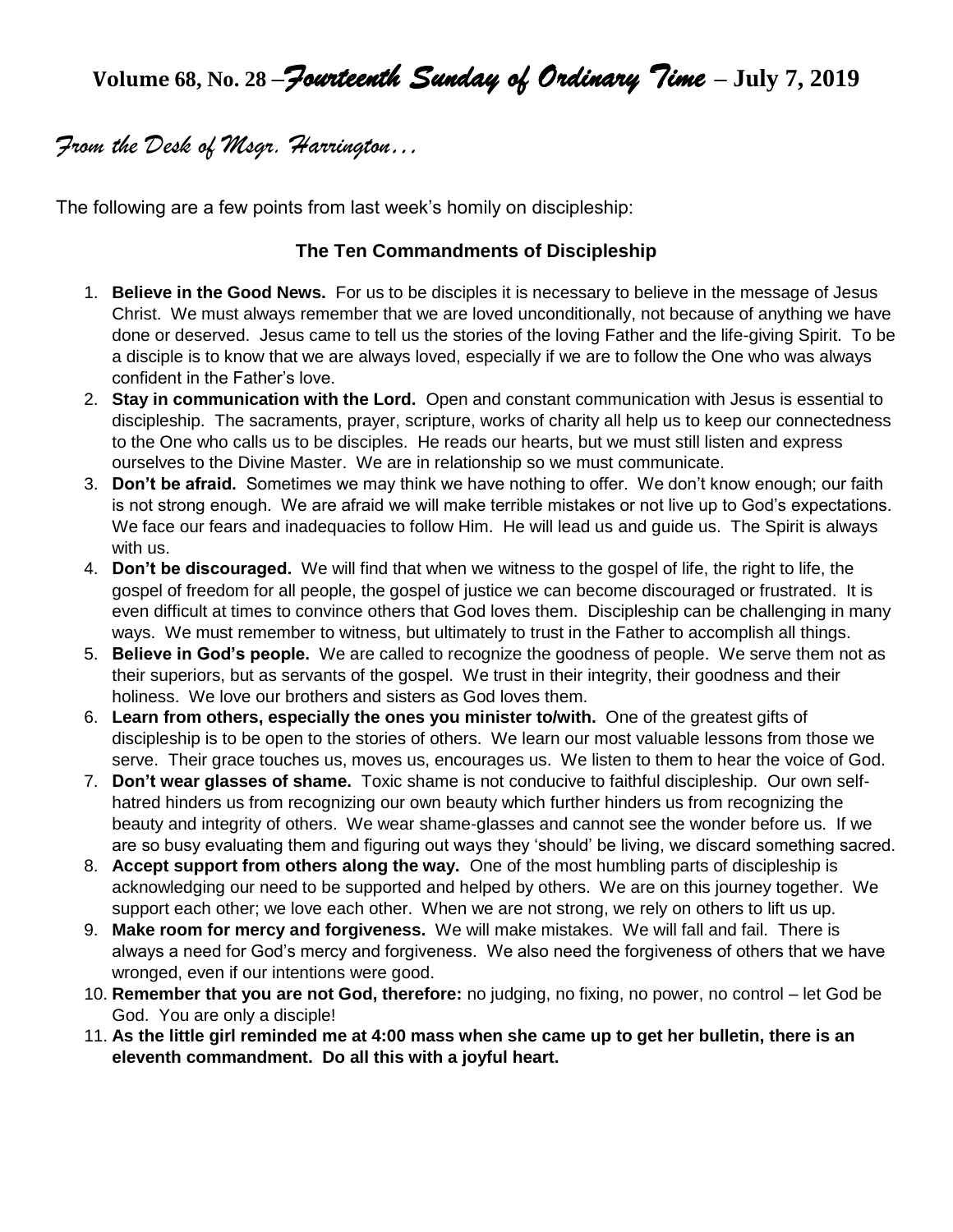# **POPE FRANCIS' INTENTIONS –**

**July - The Integrity of Justice** That those who administer justice may work with integrity, and that the injustice which prevails in the world may not have the last word.

# **OFFERTORY COLLECTIONS –**

#### **June 30, 2019**

| <b>REGULAR</b>                  | \$8326.25 |
|---------------------------------|-----------|
| <b>GOAL</b>                     | \$9000.00 |
| Maintenance & Repair Fund       | \$35.00   |
| <b>Bishop's Services Appeal</b> | \$10.00   |
| Poor / Needy                    | \$344.00  |
| Peter's Pence                   | \$10.00   |

Thank You for Your Generosity!

#### **2nd Collection**

**07/07/19** – Maintenance & Repair **07/14/19 –** No 2nd Collection

#### **REMINDERS FOR THE WEEK**

**Sun. – 07/07**

**Mon. - 07/08 5:45pm** Rosary @ Lafleur Monument

**Tue. - 07/09 6:00pm** Come, Lord Jesus!

#### **Wed. - 07/10**

| 5:00pm | Come, Lord Jesus! |
|--------|-------------------|
| 5:15pm | Come, Lord Jesus! |

#### **Thu. - 07/11**

**Fri. - 07/12 – Office Closed**

**Sat. - 07/13 8:00am** Mass in **Valentin Hall**

# **READINGS FOR FAITH SHARING**

#### **Fourteenth Sunday in Ordinary Time**

| Mother Jerusalem will gather                   |
|------------------------------------------------|
|                                                |
| "Let all the earth cry out to                  |
|                                                |
| I bear in my body the brand                    |
|                                                |
| Luke 10:1-13, 17-20 If people welcome you, bid |
|                                                |
|                                                |

Every Mass begins and ends with the sign of the cross. It is the most prominent sign of our identity as Christians. Saint Paul boasts in it, for it has transformed us all. The disciples bear it, sent out as lambs among wolves. The cross is our reminder that we should expect to suffer. But it is also a reminder of our redemption. Isaiah sings of the return to Jerusalem from exile, a redemption for Israel. Let us note the power of the cross as we listen to today's readings.

#### **PRAY FOR OUR SEMINARIANS**

| -Michael Vidrine                  | St. John, Melville                                   |
|-----------------------------------|------------------------------------------------------|
| -Trey Fontenot                    | Sacred Heart of Jesus, VP                            |
| -Garrett Broussard OLOGC, LC      |                                                      |
|                                   | Father, in your plan for our salvation you provide   |
|                                   | shepherds for your people. Fill your Church with the |
| spirit of courage and love. AMEN. |                                                      |

## **PRAY FOR A PRIEST EACH DAY**

| <b>Sunday, 06/30</b> | Fr. Darren Eldridge                |
|----------------------|------------------------------------|
| <b>Monday, 07/01</b> | <b>Fr. Pope Francis</b>            |
| Tuesday, 07/02       | <b>Pope Emeritus Benedict, XVI</b> |
| Wednesday, 07/03     | <b>Bishop Douglas Deshotel</b>     |
| Thursday, 07/04      | <b>Bishop Emeritus Jarrell</b>     |
| <b>Friday, 07/05</b> | Fr. Peter Emusa                    |
| Saturday, 07/06      | Fr. Cyprian Eze                    |

Eternal Father, we lift up to You, these and all the priests of the world. Sanctify them. Heal and guide them. Mold them into the likeness of Your Son Jesus, the Eternal High Priest. May their lives be pleasing to You. In Jesus' name we pray. AMEN

#### **AFTER MASS SOCIALS**

**Each Sunday, following the 8am and 10am Masses we gather in the South Sacristy of the church for coffee & donuts and FELLOWSHIP! Everyone is welcome! Please use the outside entrance near the southeast corner of the church. Please do not enter through the sanctuary. Please NO FOOD in any other area of the church.**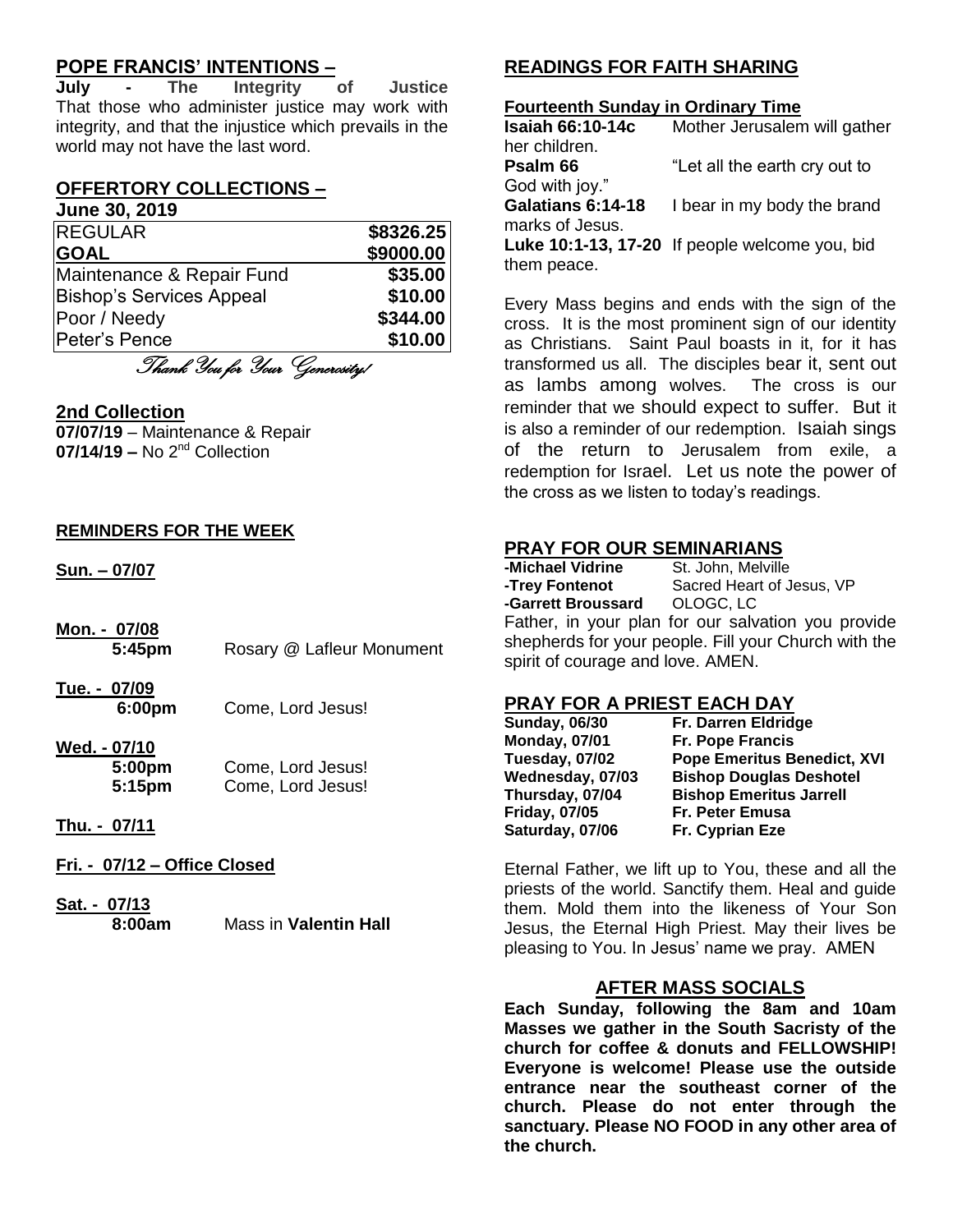# **MASS INTENTIONS**

# **Saturday, July 06**

**4:00pm** Carolyn M. Bertrand; M/M Robert Going Sr. & Families; Norris Leger, Toby & Winnie Lalonde & Family; Billie, Derbes & Hilda Soileau; Wayne, Jeanette & Jonathan Lalonde; Come, Lord Jesus Groups; Madelyn McKinney; Clement Ned, Sr. (BD); Eli

Thanh Huynh; Robert (Bob) Chachere; Barbara Burleigh Thibodeaux; Janette Sylvester; Special Intention

# **Sunday, July 07**

**08:00am** Bernel, Arthur & Eva Fontenot; Youle, Therese & John Ray Fontenot and Martin J. St. Amand; James E. Martin; M/M John, John Jr., Jacob & Michael FaKouri; David "Scotty" Thomas; Patricia Ann Briggs

**10:00am** Yvonne Guillory Fontenot; M/M Lee Martin, Jon Martin & Loray Martin Bertrand & Rita Darby; Lawrence & Beatrice Sylvester Family; Kermit Christ; Dorothy (Vige) Lasseigne; Dorothy "Dot" Prejean, Robin, Rozas, Nezat; Phero Nguyen Nghi; William "Billy" H Jarrell, Jr.; Beverly Claire Hebert Nash; M/M Stanley Vige; Harriet H. Doucet; Nita & J. Y. Bordelon Sr.; Anna Tran Thi Diem; A.I.C. Class of '69; Lawrence Kelly & Darius & Zetta Deville; Guise Tran Ho; Beverly "Blondie" Thibodeaux; Dallas Barron, Jr.; Stephen Taylor; Lee & Beverly Faul & Mark Capone Jr.; M/M Emillian Bodin & Joyce Lagrange; Phan xieh Tran Ho; Carol, Joyce & Baby Ortego; Matta Nguyen Thi Nho; Fields & Voitier Families

**5:00pm** St. Landry Church Parishioners **Monday, July 08**

**12:05pm** Bonnie Wyble Shaver (BD); Shawn King DeJean (BD); Nita & J. Y. Bordelon Sr.; Alfred Octave Pavy; David "Scotty" Thomas

# **Tuesday, July 09**

**12:05pm** Bernard Joubert (BD) & Family; David "Scotty" Thomas; Christine T. LeDoux (BD); Nita & J. Y. Bordelon Sr.

# **Wednesday, July 10**

**12:05pm** John Ray Fontenot (DA); Dr. Merrick Wyble; Nita & J.Y. Bordelon Sr.; Kathy Martin (BD); Father Joe Breaux; David "Scotty" Thomas

# **Thursday, July 11**

**12:05pm** Marie & Martin (DA) Roy, Sr.; Nita & J. Y. Bordelon Sr.; David "Scotty" Thomas; Betty G. **Wolfe** 

# **Friday, July 12**

**12:05pm** Martin Sr., Angela, Martin Jr.& Wilda Cosgrove; Nita & J. Y. Bordelon Sr.; David "Scotty" **Thomas** 

# **Saturday, July 13**

**08:00am** Nita & J. Y. Bordelon Sr.

# **PRAYER INTENTIONS**

Rena Mae Angelle, Dannie Ardoin, Brenda & Dennys Baird, Camden Barnard, Victoria Barron, Addi Baquet, Eric Baquet, Mona Bernard, Rada Bono, Derek Bourque, Connie Benoit, James Buford Bergeron, Paula Bienvenu, Robert Bienvenu, Marty Billeaudeau, Randy Bordelon, Ricky Bordelon, Alexandra Boudreaux, Mildred D. Boudreaux, Joan Brady, Judy Smith Briscoe, Eden Broussard, Nico Campbell, German Cardoza, Ronnie Collette, Liz Constantino, Betty Cormier, Leroy Darbonne, Glenda G. Darbonne, Francis "Flossie" David, Angie Dejean, Rose DeKerlegand Barbara Dopson, Lee Dubuc, Wanda Dupre, Glyn Durio, Willie Mae Emonet, Johnny Fontenot, Brandon Fuselier, Glenda Gaudet, Albert Going, Robert Going,Jr., Sarah Groth, Rita Guidroz, Amelia Guillory, Gabrielle Hanson & Family, Norma Hargroder, Jeanette Harville, Carol Hebert, Scott Hebert, Eva Herbert, Corrace Hollier, Rosalie Jackson, Bryan Fontenot, Linda L. Fontenot, Jo Ann Jones, Leon Khan, Charles Kenneth Lalonde, Sr., Virgie Lanclos, Lisa Leblanc, Jenny Ledoux, Ronald Leger, Sawyer Leger, Paul Leleux, Margie Lintzen, Cassandra Marceaux, Malcolm Marcus, Kathy Martin, Verna Martin, Heather E. Matt, Sidney Matt, Marguerite Miller, Taylor Morales, Glenda Moreau, Julia Ortego, Gene Paillet, Mary Paillet, Elliot Pavlovich, Glenda Pitre, Michelle Poulet, Butch Richard, Gerald Roy, Emery Richard, Jessie Richard, The Keith Richard Family, Geneva Scallon, Pap Roy, Jason Sonnier, Clara Smith, Elaine Soileau, Ronald Speyrer. Andrew Stelly, Audrey Stelly, Eddie Stelly, Becky Sylvester, Richard Tatman, Ervin Thibodeaux, Margaret Thibodeaux, Brett Walker, Augustine Wilson, Brad Woodel, Evelyn Wyble, Caleb Zachary

**(It is diocesan policy that we must have permission from any individual that is to be placed on the list of intentions prior to their name being listed.)**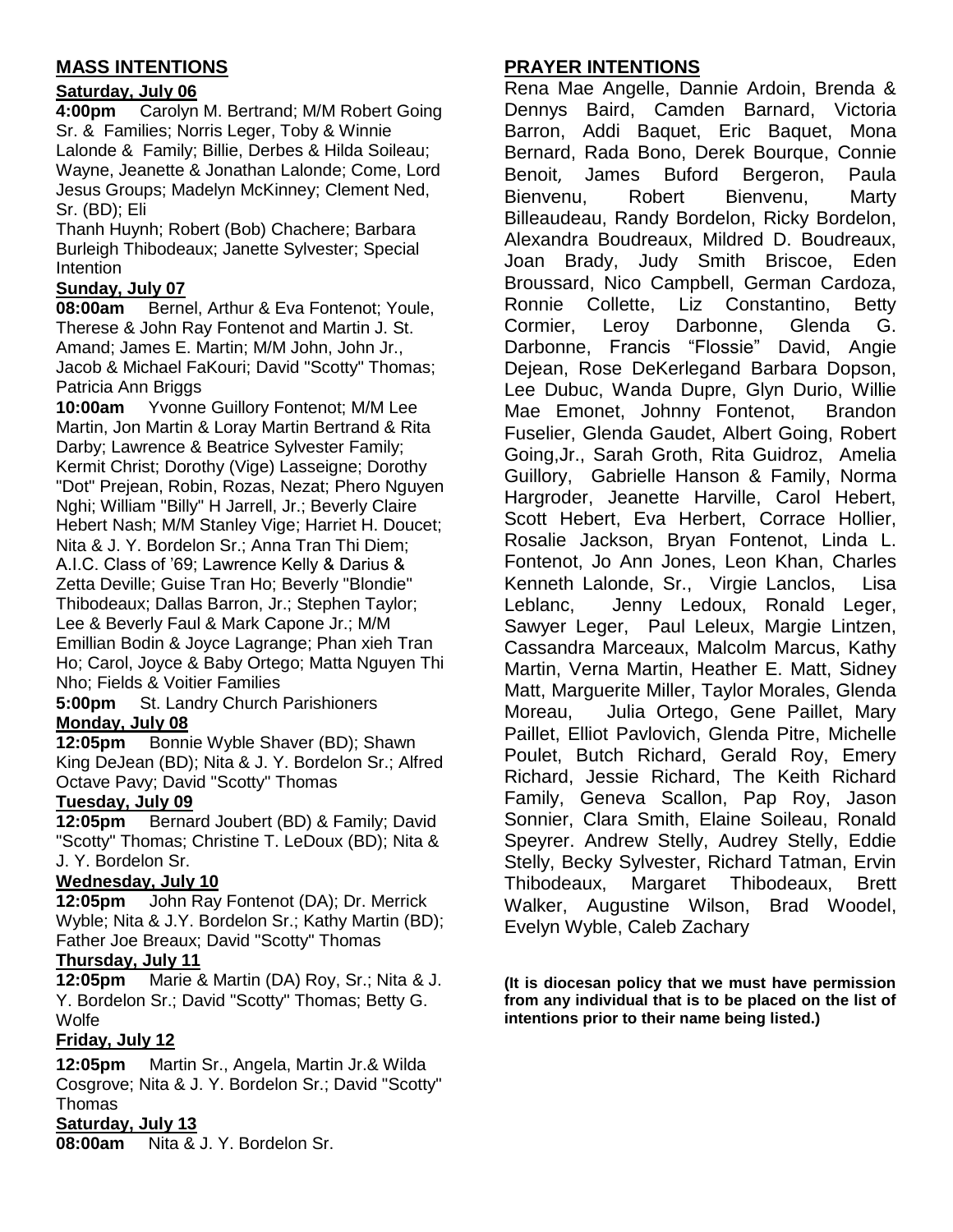## **SUMMER TRAVELS?**

**Don't miss Sunday Mass simply because you are on Summer Vacation… Visit [www.masstimes.org](http://www.masstimes.org/) to find the Mass that best fits your schedule ANYWHERE in the U.S.**

#### **LIBRARY NEWS**

**There is a sampling of books from our parish library on a table at the main entrance to the church for you to "checkout." Just fill out the "checkout form" located in the book and leave the form in the "checkout box." After you're done with the book, drop it in the "return basket." Our library is located in Valentin Hall and has over 1100 books for your reading pleasure. If there is a specific book you are looking for, fill out a "request form" and someone will contact you if the book is available for checkout.**

#### **ALTAR SOCIETY**

**The Altar Society meets on the second Monday of every month at 5:15pm in Valentin Hall. We are always welcoming New Members to be a part of our mission to assist in beautifying our church for the sacred liturgies. Our next meeting will be in September! (Summer Break!) For more information call Yvonne Normand @ 337-308-3474 or Janis Courvelle @ 337-789- 0971.** 

## **ALTAR SERVERS**

**We are always looking for more young people who desire to serve our Lord in this very important ministry! All Students who have made their 1st Holy Communion through HS are invited to become servers… Parents contact Deacon Joubert for more information.**

#### **MUSIC MINISTRY**

**We are always looking for new voices to enhance our ministry of liturgical music! If you feel called to share your talents in this capacity, call one of our choir directors – JP Poirior (337) 577-6466 or Rafael Henry (337) 739-8173, or call the parish office and someone will get with you!**

#### **KNIGHTS of COLUMBUS**

**The Knights of Columbus, Council #1173 meets on the second Thursday of each month. Call Sean Briley (337) 692-4911 if you are interested in joining.** 

## **THE LESS FORTUNATE**

**There are many in our community who are less fortunate than we are and find it difficult to survive on what income they might have. While we are sympathetic to this, we do not condone the act of soliciting on our church campus. Please know that anyone who has come to the office in need food or shelter has been attended to as Msgr. Harrington deems appropriate. It is in the best interest of this effort that anyone who expresses a need of monetary or other aid be referred to the church office at Valentin Hall. This is for the safety and fair treatment of everyone. Contributions to this cause are always welcome.**

## **ONLINE CATECHESIS**

**The Diocese of Lafayette has partnered with Franciscan University in Steubenville, Ohio, to give everyone in the diocese access to workshops that can help in their religious formation. Although some of the workshops are geared towards teachers, many simply give information on topics that many of us want to know more about (i.e. the Eucharist, Mary, New Testament, Old Testament). All you have to do is go to [www.franciscanathome.com/diolaf](http://www.franciscanathome.com/diolaf) to begin to create your account. The Office of Catechetics has a short 3 minute video on their webpage that will direct you on how to create an account. Our parish (or institution) has already been placed in the system, so all you have to do is create your personal account.**

#### PRAYER FOR HURRICANE SEASON

O God, Master of this passing world, hear the humble voices of your children. The Sea of Galilee obeyed your order and returned to its former quietude; you are still the Master of land and sea. We live in the shadow of a danger over which we have no control. The Gulf, like a provoked and angry giant, can awake from its seeming lethargy, overstep its conventional boundaries, invade our land and spread chaos and disaster. During this hurricane season, we turn to You, O loving Father. Spare us from past tragedies whose memories are still so vivid and whose wounds seem to refuse to heal with the passing of time. O Virgin, Star of the Sea, Our Beloved Mother, we ask you to plead with your Son in our behalf, so that spared from the

calamities common to this area and animated with

a true spirit of gratitude, we will walk in the footsteps of your Divine Son to reach the heavenly Jerusalem where a storm-less eternity awaits us.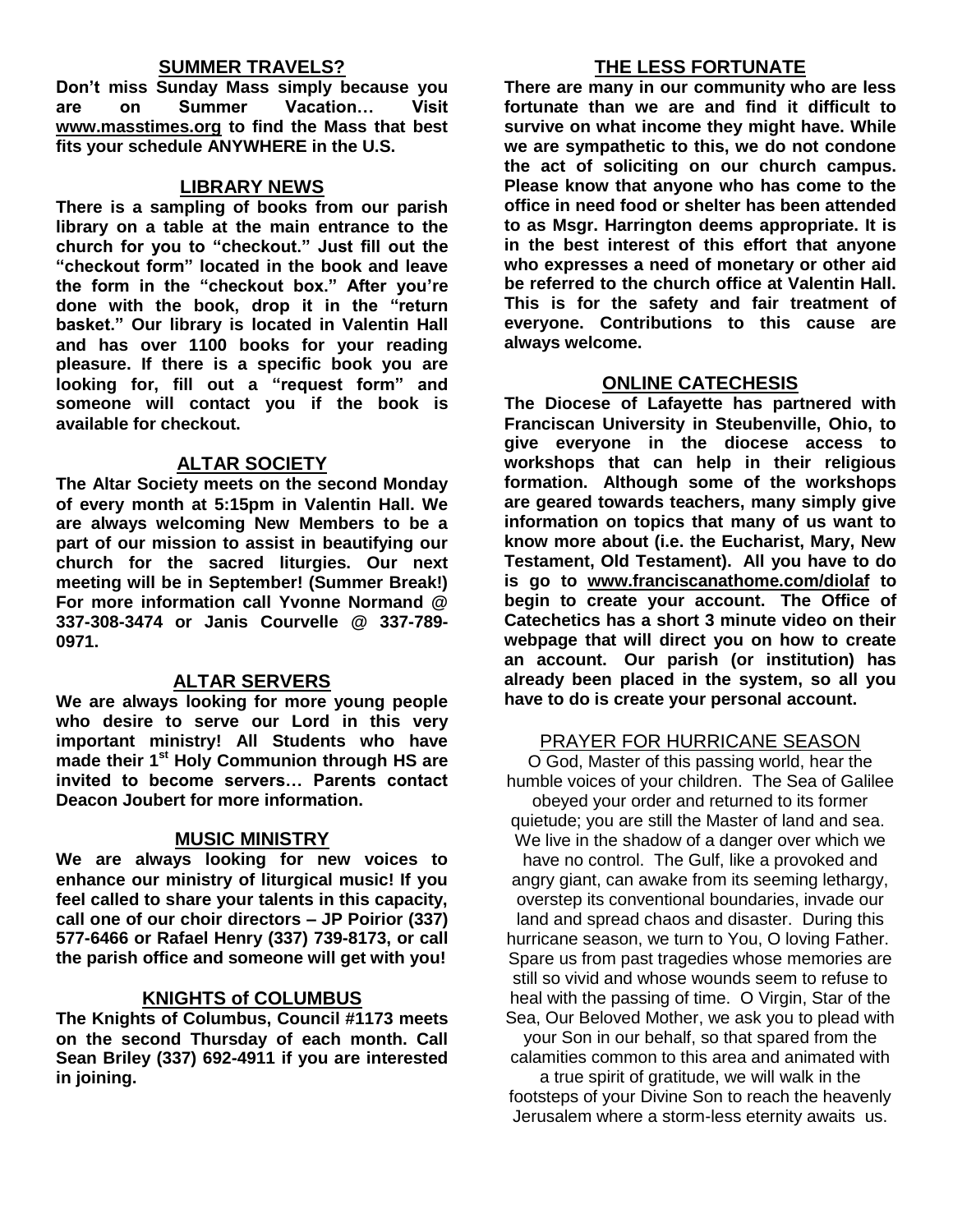# **EXTRA – ORDINARY MINISTERS**

**July 13/14**

**Saturday – 4:00pm Altar Servers:** Mark & Joseph Wilkes **Extra-ordinary Ministers of the Eucharist:**  Regena Stelly, Michelle Naquin, Didier Hargroder, Suzette Ellis, Alice Cormier **Reader:** Nelda Villery

#### **Sunday – 8:00am**

**Altar Servers:** Leigh Labrie, Beau & Ethan Stelly **Extra-ordinary Minister of the Eucharist:** Beth Stelly, Jane Roth, Rose Mariani **Reader:** Keith & Yvonne Normand **10:00am**

**Altar Servers**: Noah & Rylee Labruyere **Extra-Ordinary Ministers of the Eucharist:** Peter Briggs, Larry Moreau, Joe Blumrich, Jackie Keyes **Reader:** Cindy Prather, Josh Soileau

#### **5:00pm**

**Altar Servers:** Mia Fuselier

#### **Extra-ordinary Ministers of the Eucharist:**

Glenn & Shawn LeBlanc, Jeanie Anding, Carrol Lafleur **Reader:** Tanina Fuselier

# **OCS CORNER**

**Check the Opelousas Catholic School website for important dates in August concerning the beginning of the 2019-2020 school year.** 

# **ENJOY YOUR SUMMER!**